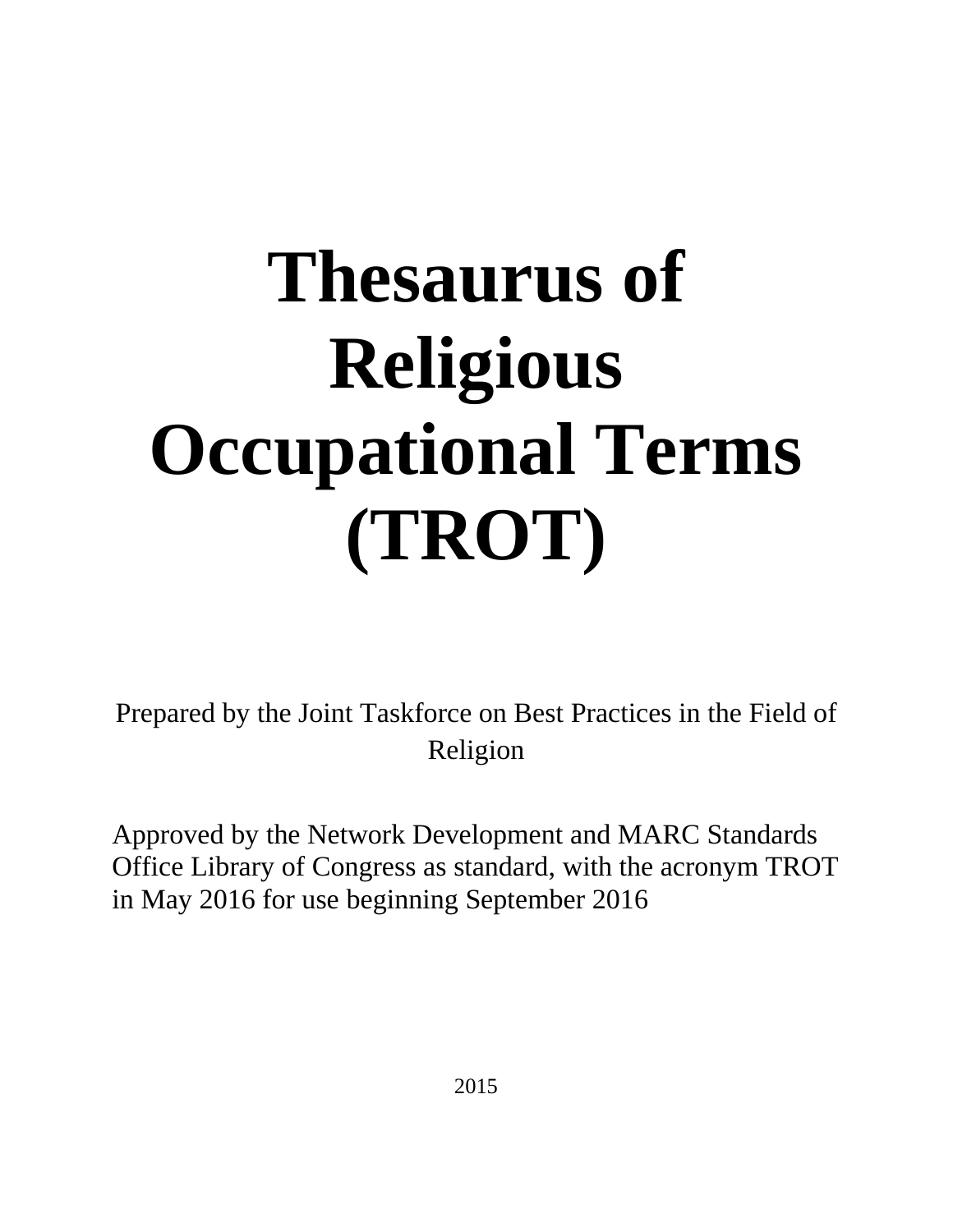# **Preface**

At the 2014 Annual Convention of the American Theological Library Association (ATLA), the Technical Services Interest Group tasked the existing Best Practices in the Field of Religion Taskforce with creating a thesaurus of occupational terms in the field of religion which could be published as a standard and would then be available for use in the Occupations Field (374) of Name Authority Records. The Best Practices in the Field of Religion Taskforce was formed at the 2013 ATLA Annual Convention and tasked with creating a Best Practices document. In addition, the Taskforce was requested to reach out to the Catholic Library Association (CLA) and the Association of Christian Librarians (ACL) and ask them to join in this effort. The result is the ATLA/CLA/ACL Best Practices in the Field of Religion Taskforce. This thesaurus is the result of their combined efforts.

Members of the Joint Taskforce on Best Practices in the Field of Religion:

Michael Bradford (ATLA) Armin Siedlecki (ATLA) Thomas Duszak (CLA) Robert Kusmer (CLA) Kurt Bodling (CLA) Lori Thornton (ACL) Judy Knop (ATLA), Chair

# **Introduction**

This Thesaurus has been accepted by the Network Development and MARC Standards Office Library of Congress as an official standard. The accepted acronym for this Thesaurus is **TROT.** Terms from this thesaurus may begin to be used in the 374 field of personal name authority records beginning September 1, 2016.

The following principles have been followed in the construction of this thesaurus.

- Only include religious occupations which might be necessary for names expected to be established in the name authority file.
- Combine occupations into broad categories which can be paired with the 372, 373 and 375 fields to bring specificity.
- Use LCSH terms where available.
- Avoid use of gender specific terms where possible.
- Avoid use of denomination specific terms, where possible.
- Include titles such as Reverend as see references only when they have been or are likely to be used, incorrectly, as occupations.
- Use plural terms to be consistent with LCSH.

Key:

SN = Scope Note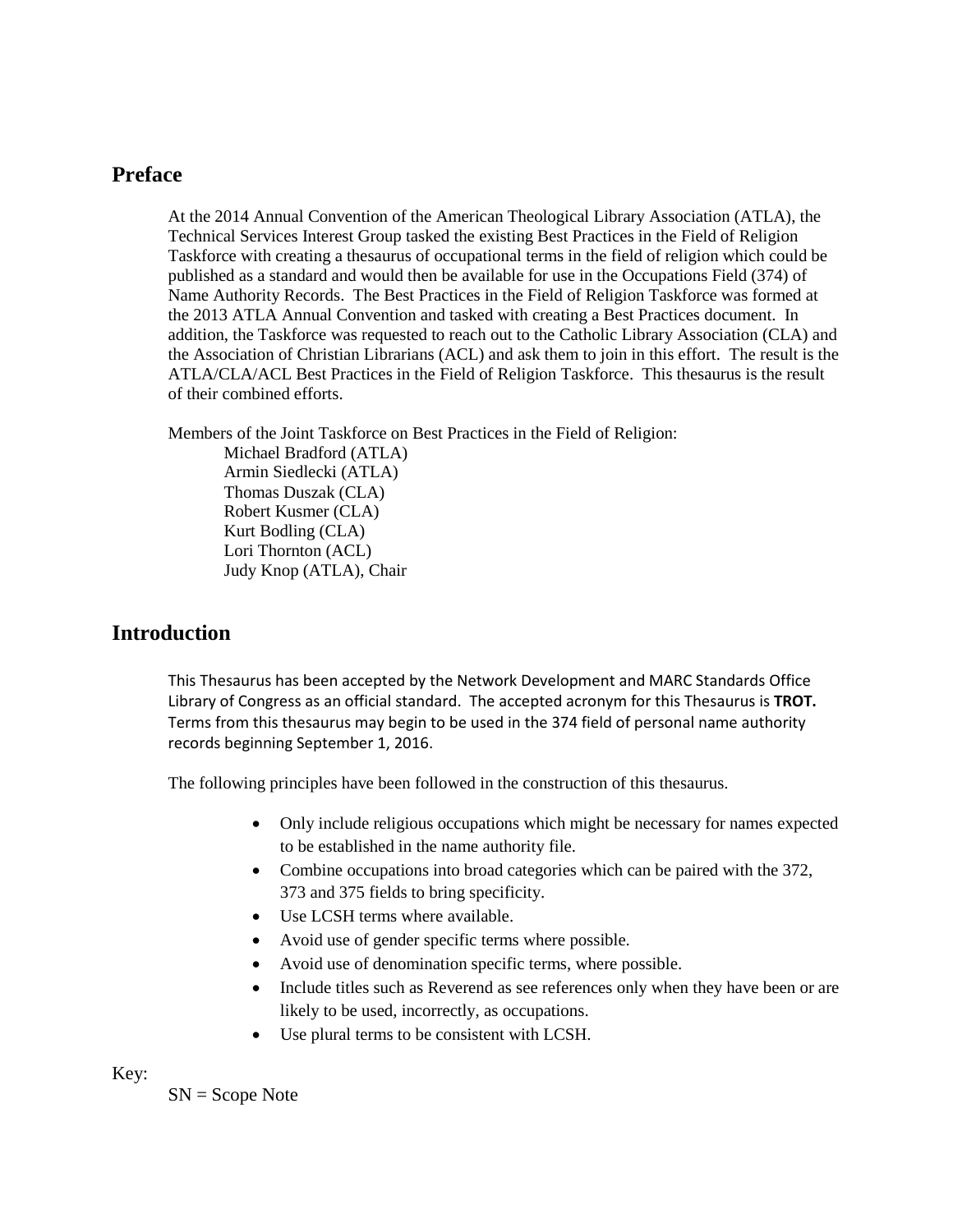$UF = Use for$ RT = Related Term BT = Broader Term NT = Narrower Term

# **Terms**

**Abbesses, Christian** [LCSH] UF Christian Abbesses

#### **Acharyas**

SN

Brahmin head guide or instructor in religious matters; founder, or leader of a sect.

UF

Brahmin leaders

#### **Apologists**

Archbishops SEE

**Clergy**

Archdeacons

SEE

**Clergy**

**Archaeologists** [LCSH]

RT

Biblical archaeologists Classical archaeologists

Associate pastors SEE

**Clergy**

#### **Bhikkhus**

UF

Bhikshus Bhikshunis Fakirs Faqirs

Bhikshus

SEE

**Bhikkhus**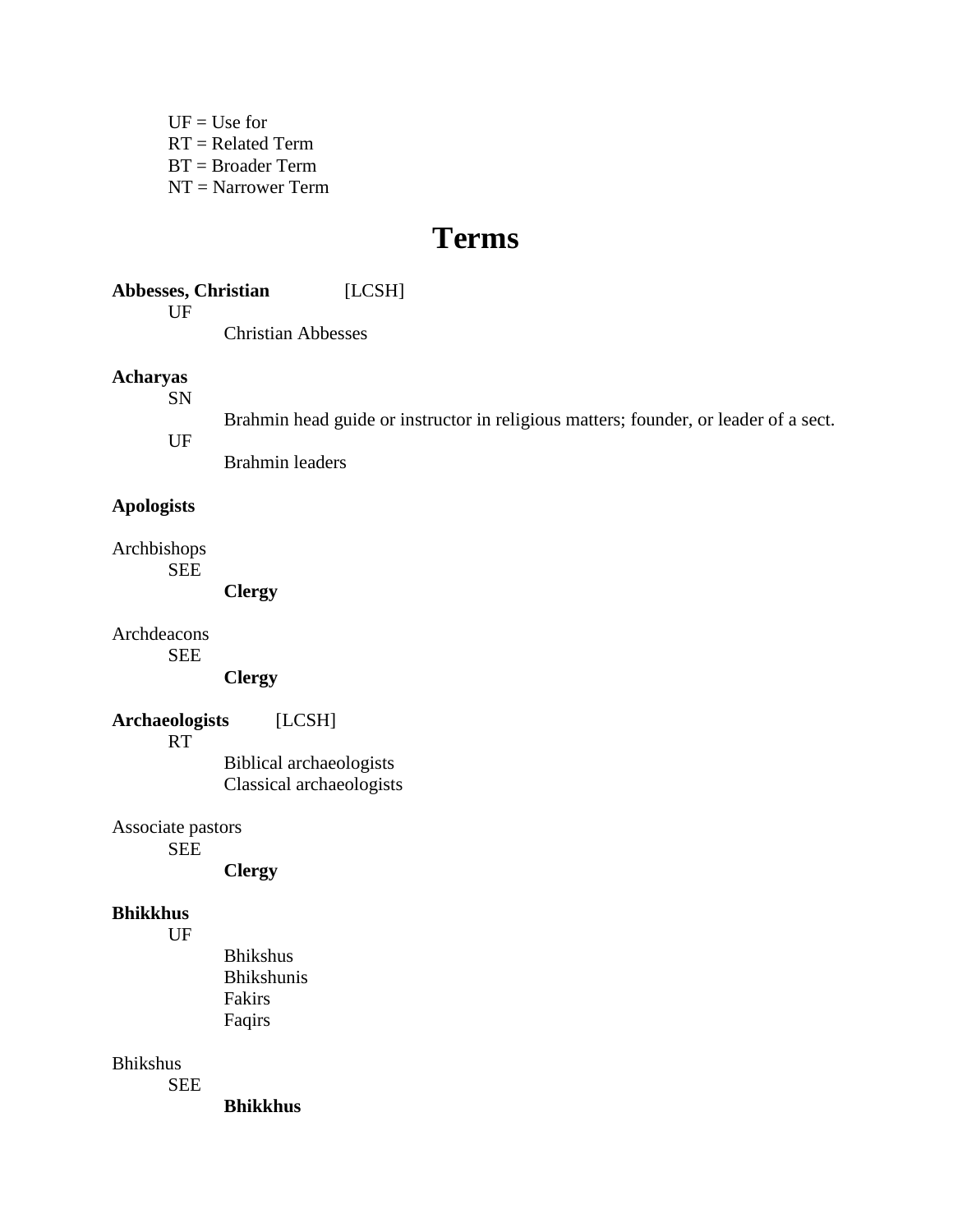Bhikshunis

SEE

#### **Bhikkhus**

# **Biblical archaeologists**

**BT** Archaeologists RT Classical archaeologists

#### **Biblical commentators**

RT

Writers on religion

# **Biblical scholars** [LCSH]

UF

Biblicists Scholars, Biblical

NT

New Testament scholars Old Testament scholars

# **Biblical studies teachers**

Biblicists

SEE

**Biblical scholars**

Bishops

SEE

**Clergy**

Brahmin leaders SEE

**Acharyas**

Brothers (Religious) SEE **Monks**

**Buddhist authors** [LCSH] **Buddhist monks** [LCSH]

**BT** 

Monks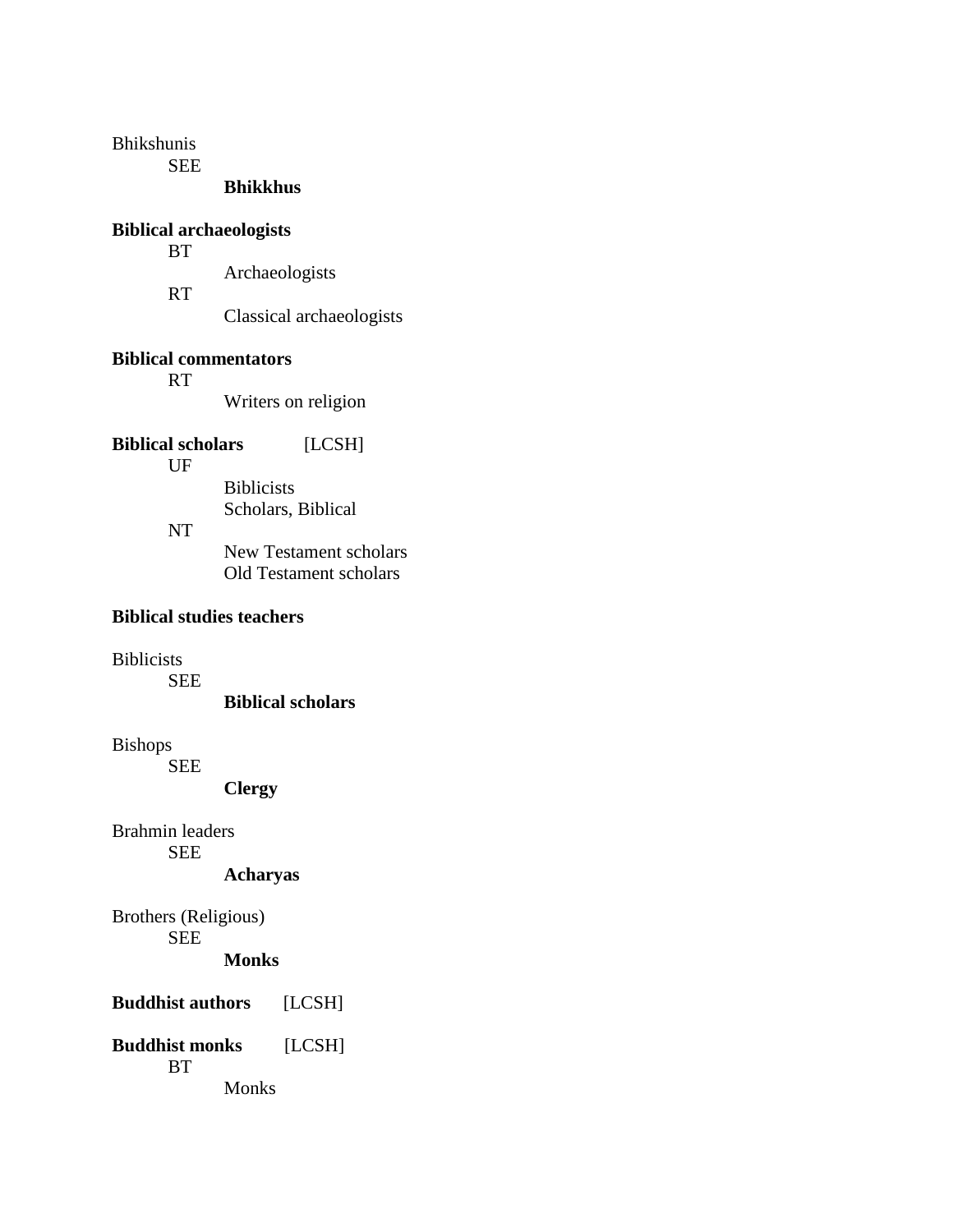| <b>Buddhist scholars</b><br><b>SN</b>   | [LCSH]                                                                                                               |  |
|-----------------------------------------|----------------------------------------------------------------------------------------------------------------------|--|
| UF                                      | Use for scholars of Buddhism                                                                                         |  |
|                                         | Scholars, Buddhist                                                                                                   |  |
| Canon lawyers                           |                                                                                                                      |  |
| <b>SEE</b>                              | <b>Canonists</b>                                                                                                     |  |
| <b>Canonists</b><br>UF                  | [LCSH]                                                                                                               |  |
|                                         | Canon lawyers                                                                                                        |  |
| Cantors (Church musicians)              |                                                                                                                      |  |
| <b>SEE</b>                              | <b>Church musicians</b>                                                                                              |  |
| <b>Cantors (Judaism)</b><br>[LCSH]      |                                                                                                                      |  |
| UF                                      | Hazzan                                                                                                               |  |
| Cardinals<br><b>SEE</b>                 |                                                                                                                      |  |
|                                         | <b>Clergy</b>                                                                                                        |  |
| <b>Catechists</b>                       | [LCSH]                                                                                                               |  |
| <b>Chaplains</b><br><b>SN</b>           | [LCSH]                                                                                                               |  |
|                                         | Clergy who are officially attached to the armed forces; legislative bodies;<br>institutions; courts; hospitals, etc. |  |
| UF                                      | Hospital chaplains                                                                                                   |  |
|                                         | Clinical psychologists<br>Clinical therapists                                                                        |  |
| <b>RT</b>                               | Counselor                                                                                                            |  |
|                                         | Pastoral counselors                                                                                                  |  |
| <b>Children's ministers</b>             |                                                                                                                      |  |
| <b>Christian Abbesses</b><br><b>SEE</b> |                                                                                                                      |  |

**Abbesses, Christian**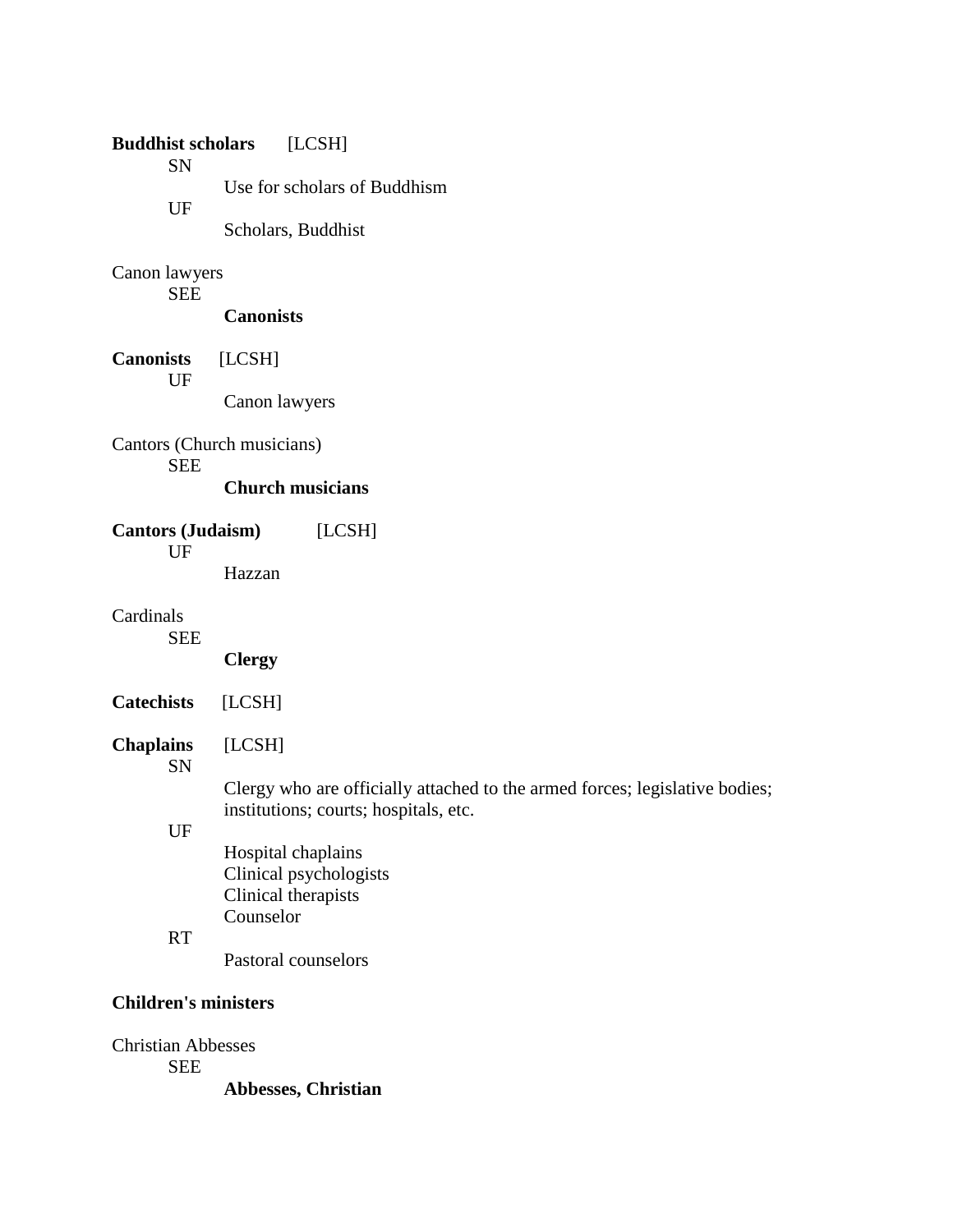| <b>Christian authors</b>                   |                                                         | [LCSH]                                   |
|--------------------------------------------|---------------------------------------------------------|------------------------------------------|
| <b>Christian broadcasters</b>              |                                                         |                                          |
| UF                                         | <b>Christian college teachers</b> [LCSH]                |                                          |
|                                            | Christian college teachers                              |                                          |
| <b>Christian editors</b>                   |                                                         |                                          |
| <b>Christian educators</b><br>[LCSH]<br>UF |                                                         |                                          |
|                                            | Christian education directors<br>Sunday school teachers | Volunteer workers in religious education |
| <b>RT</b>                                  | Directors of religious education                        |                                          |
| <b>SEE</b>                                 | Christian education directors                           |                                          |
|                                            | <b>Christian educators</b>                              |                                          |
| <b>Christian Hebraists</b><br>[LCSH]       |                                                         |                                          |
| <b>Christian historians</b>                |                                                         | [LCSH]                                   |
| Christian librarians<br><b>SEE</b>         |                                                         |                                          |
|                                            | <b>Theological librarians</b>                           |                                          |
| <b>Christian philosophers</b>              |                                                         | [LCSH]                                   |
| <b>Christian publishers</b>                |                                                         |                                          |
| <b>Christian scholars</b><br><b>SN</b>     |                                                         | [LCSH]                                   |
| UF                                         | Use for scholars of Christianity                        |                                          |
|                                            | Scholars, Christian                                     |                                          |
| Christian teachers<br><b>SEE</b>           |                                                         |                                          |
|                                            | <b>Christian college teachers</b>                       |                                          |
| <b>Christian writers</b>                   |                                                         |                                          |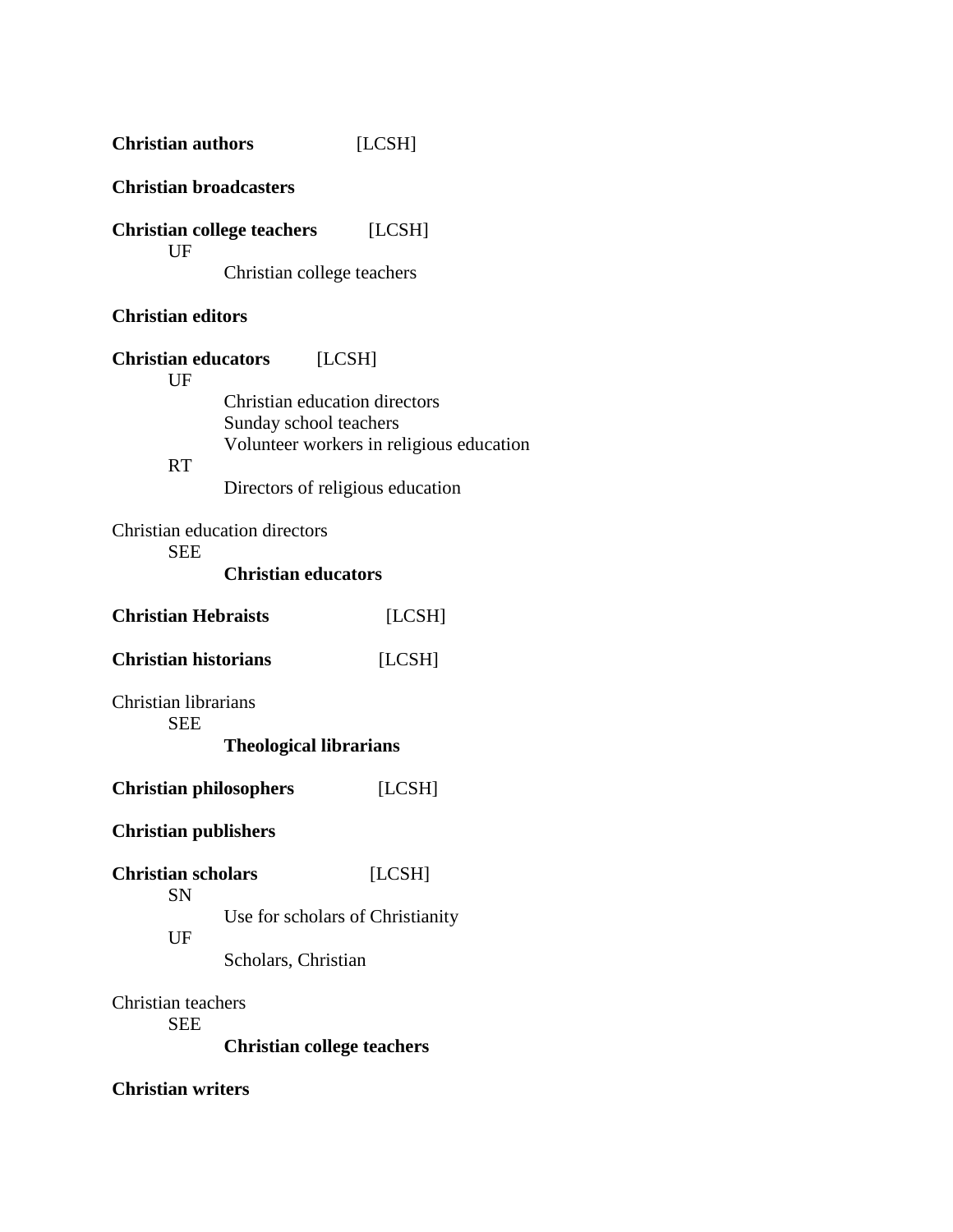# **Church historians** [LCSH]

RT

Religion historians

# **Church musicians** [LCSH]

UF

Cantors (Church Music) Contemporary Christian musicians Gospel musicians Liturgical musicians Parish musicians Pastoral musicians Worship pastors

#### **Church officers** [LCSH]

UF

Church staff

RT

Clergy

Church staff SEE

**Church officers**

# **Classical archaeologists**

**BT** 

Archaeologists

RT

Biblical archaeologists

# **Clergy** [LCSH]

UF

Archbishops Archdeacons Associate Pastors Bishops Canons Cardinals Deans (Clerical) Fathers (Clergymen) Ministers Parish Minsters Parsons Pastors Priests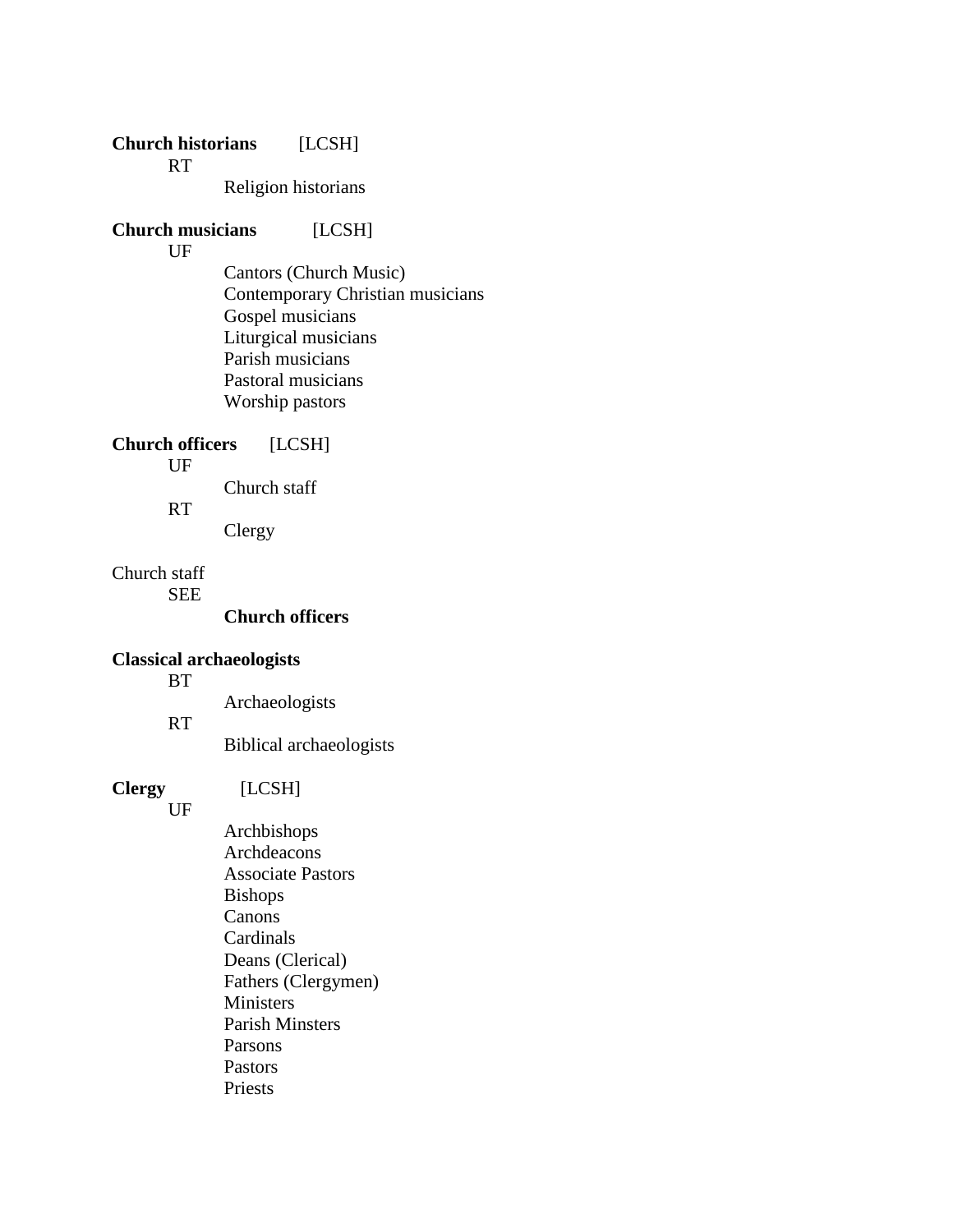Presbyters Rectors Reverend

### RT

Church officers Deacons Deaconesses Elders (Church officers) Imams (Shi'ites) Lay ministers Preachers (Christianity) Rabbis Religious leaders Rural clergy Shinto priests Zen priests

# Clergy, Rural

See

#### **Rural clergy**

Clergy (Taoism) SEE

#### **Daoshis**

Clinical psychologists SEE

> **Chaplains Pastoral counselors**

#### Clinical therapists

SEE

**Chaplains Pastoral counselors**

# Clinicians

SEE

**Pastoral counselors**

Contemporary Christian musicians **SEE** 

**Church musicians**

Counselors

SEE

**Chaplains**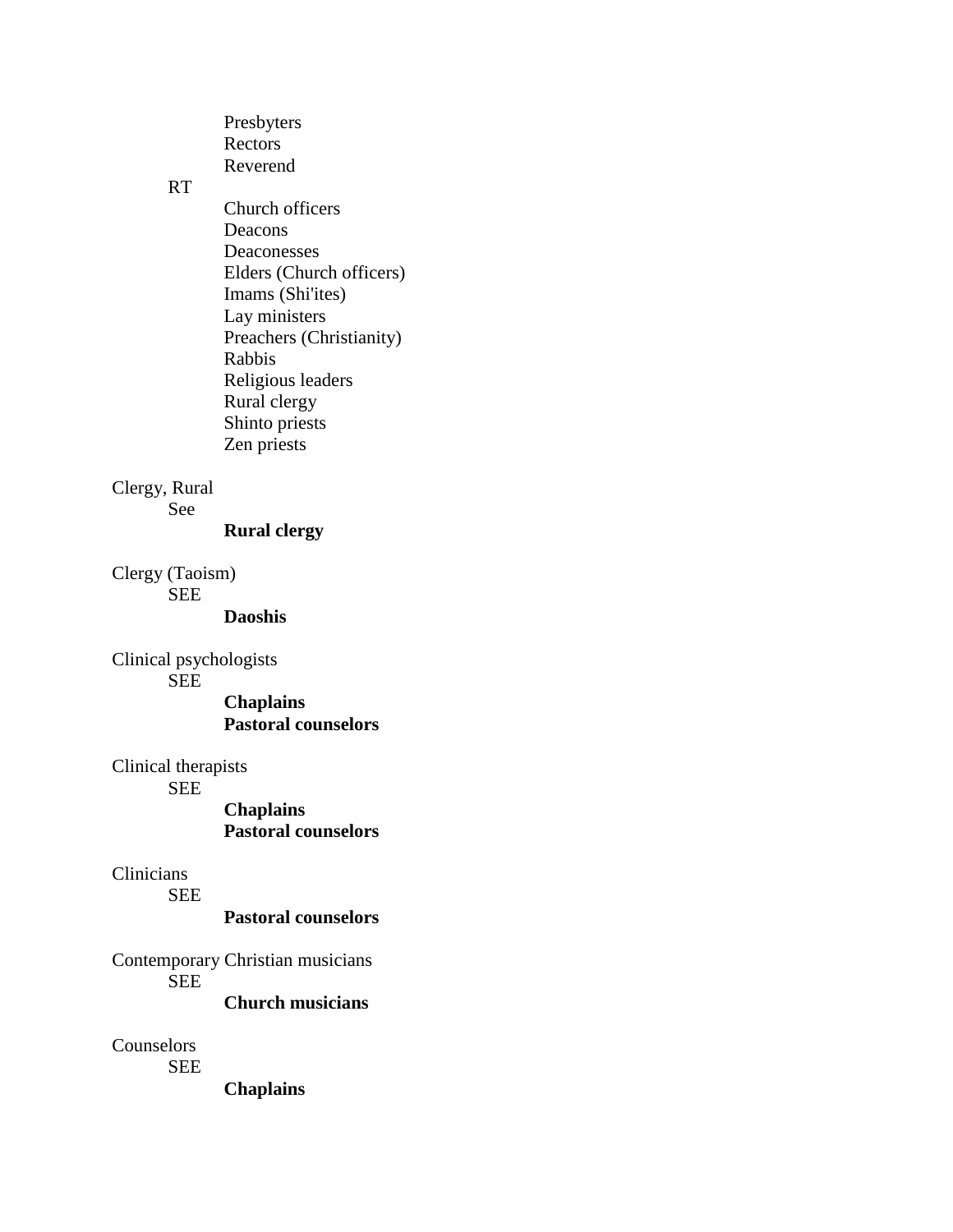#### **Pastoral counselors**

Counselors, Pastoral SEE **Pastoral counselors**

Country clergy

SEE

**Rural clergy**

#### **Daoshis**

| <b>SN</b> |                  |
|-----------|------------------|
|           | Priest in Taoism |
| UF        |                  |
|           | Clergy (Taoism)  |

# **Deacons**

SN

For Deacons who are ordained, use Clergy. For Deacons who are not ordained, or for whom ordained status is not known, use Deacons.

# RT

Clergy

#### **Deaconesses**

SN

For Deaconesses who are ordained, use Clergy. For Deaconesses who are not ordained, or for whom ordained status is not known, use Deaconesses.

# RT

Clergy

# Deans (Clerical)

SEE

#### **Clergy**

Deans (Theological seminary)

SEE

#### **Theological seminary presidents**

# **Directors of religious education** [LCSH]

SN

Use for full-time, paid and professionally trained officers in charge of the religious education program of the local church, temple, etc.

#### UF

Ministers of religious education

RT

Christian educators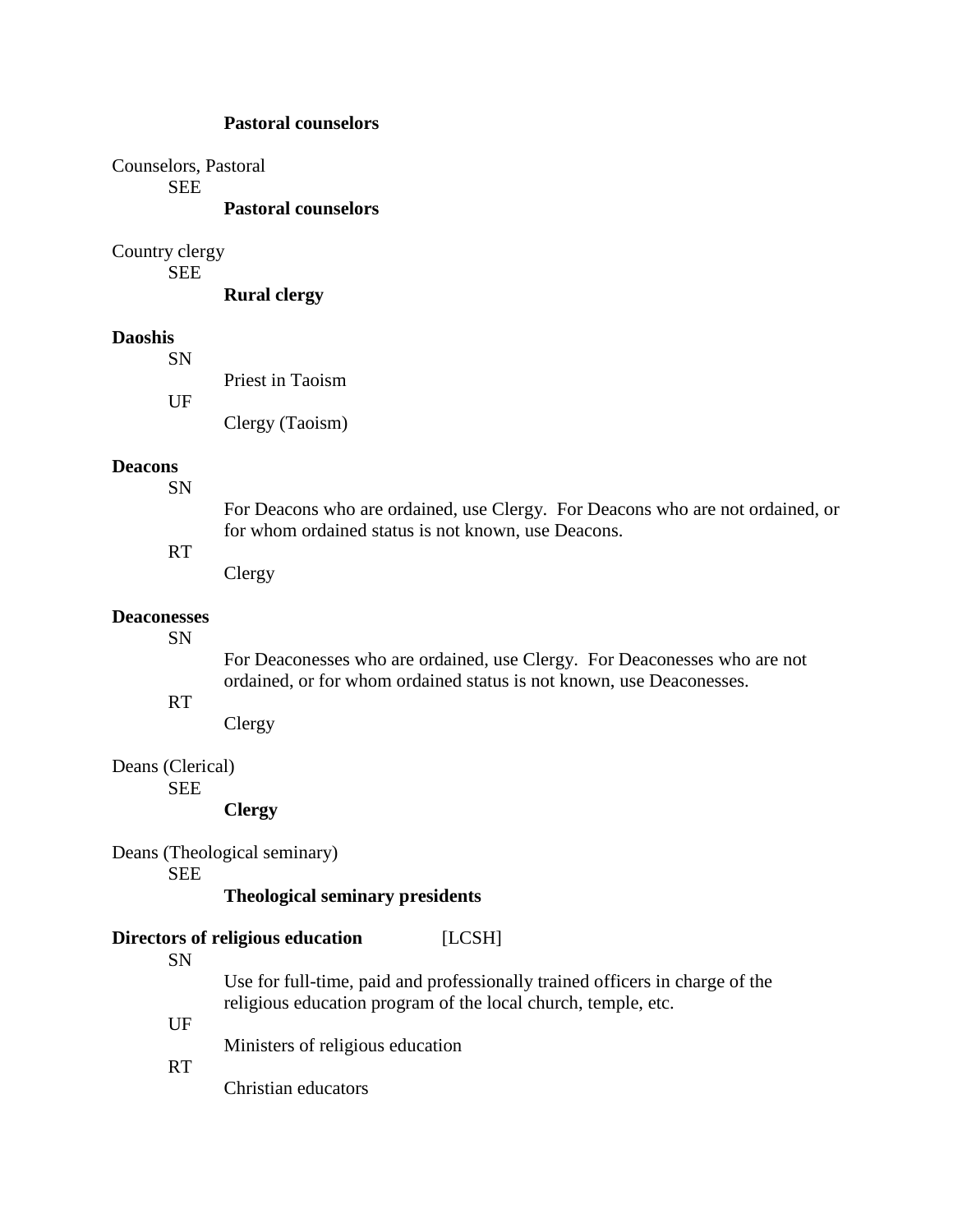**Druze scholars** [LCSH] SN Use for scholars in the field of Druze religion

#### **Elders (Church officers)** RT

Clergy

**Evangelists** [LCSH] UF

Revivalists

Fakirs

SEE

**Bhikkhus**

Faqirs

See

**Bhikkhus**

Fathers (Clergy) SEE

# **Clergy**

Gospel musicians

See

# **Church musicians**

# Hazzan

SEE

**Cantors (Judaism)**

**Hebraists** [LCSH]

# **Hindu authors**

**Hindu scholars** [LCSH] SN Use for scholars of Hinduism UF

Scholars, Hindu

Hospital chaplains SEE

**Chaplains**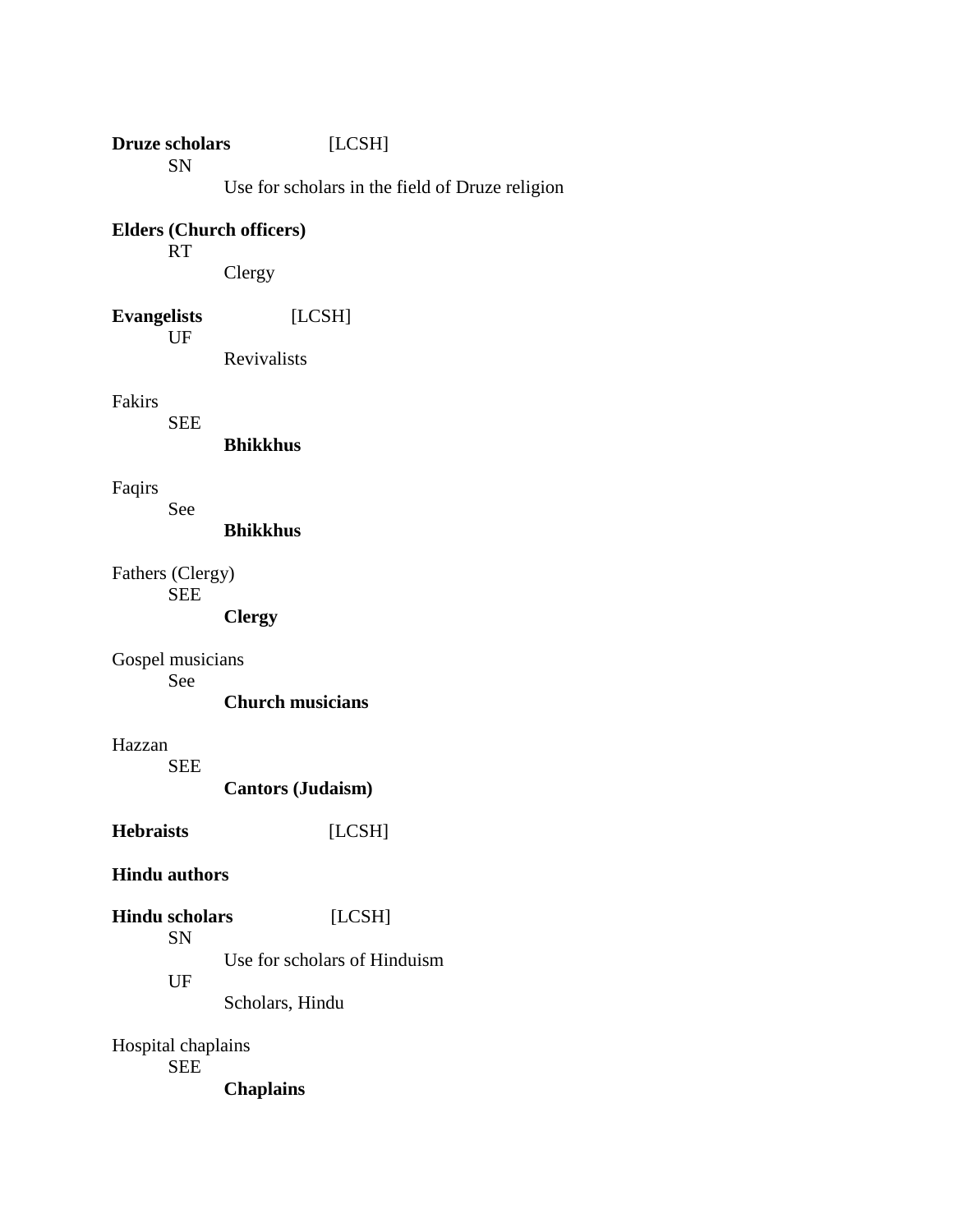# **Hymn writers** [LCSH]

UF

Hymnists

Hymnists

SEE

# **Hymn writers**

# **Imams (Mosque officers)** [LCSH]

RT

Imams (Shiites) Mosque officers

# **Imams (Shiites)** [LCSH]

SN

Term in Islam referring to the leader of the congregational prayers

UF

Muslim Priests

#### RT

Clergy Imams (Mosque officers) Rabbis

Islamic authors

SEE

**Muslim authors**

Islamic educators SEE

# **Muslim educators**

Islamic scholars See

#### **Muslim scholars**

Jain monks SEE

# **Yati**

| <b>Jewish authors</b>          | [LCSH] |  |
|--------------------------------|--------|--|
| <b>Jewish college teachers</b> | [LCSH] |  |
| <b>Jewish educators</b>        | [LCSH] |  |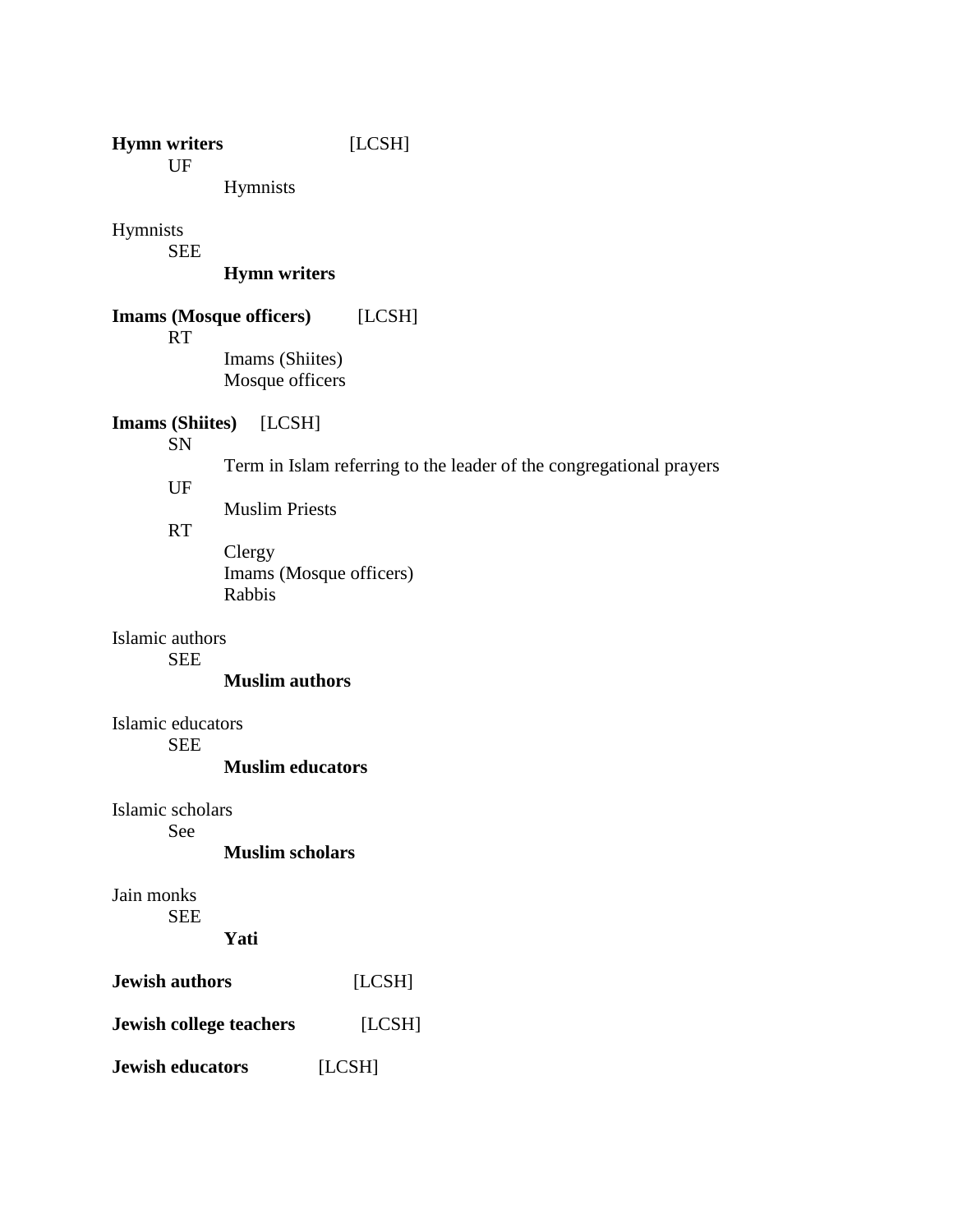Jewish priests

SEE

# **Rabbis**

Jewish religious functionaries SEE **Judaism--Functionaries**

**Jewish scholars** [LCSH] SN Use for scholars of Judaism UF Scholars, Jewish RT Rabbis

Judaism--Clergy SEE

#### **Judaism--Functionaries**

|           | Judaism--Functionaries         | [LCSH] |
|-----------|--------------------------------|--------|
| UF        |                                |        |
|           | Jewish religious functionaries |        |
|           | Judaism--Clergy                |        |
| <b>RT</b> |                                |        |
|           | Rabbis                         |        |

#### **Khatibs**

UF

Preachers (Islam)

Koranic scholars

SEE

**Qur'anic scholars**

# Laity

SEE

**Lay ministers**

# **Lay ministers**

UF

Laity

Volunteer Workers in Church Work

RT

Clergy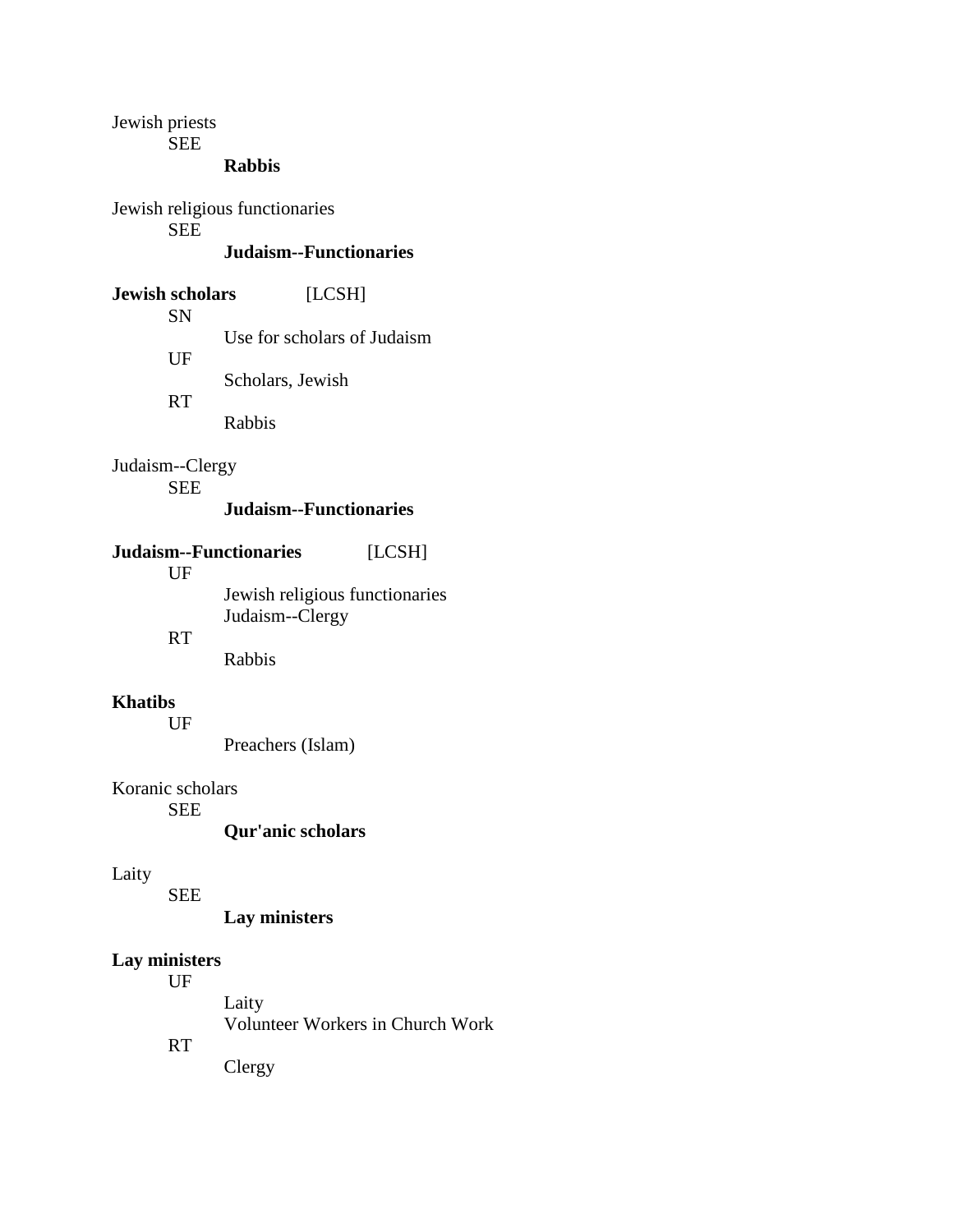| Liturgical musicians<br><b>SEE</b> |                                                                    |  |  |
|------------------------------------|--------------------------------------------------------------------|--|--|
|                                    | <b>Church musicians</b>                                            |  |  |
| <b>SEE</b>                         | Masters of spiritual sciences                                      |  |  |
|                                    | <b>Murshids</b>                                                    |  |  |
| Ministers                          |                                                                    |  |  |
| <b>SEE</b>                         | <b>Clergy</b>                                                      |  |  |
|                                    | Ministers of religious education                                   |  |  |
| <b>SEE</b>                         | Directors of religious education                                   |  |  |
| <b>Missiologists</b>               | [LCSH]                                                             |  |  |
| <b>BT</b>                          | Theologians                                                        |  |  |
| <b>Missionaries</b>                | [LCSH]                                                             |  |  |
| <b>RT</b>                          | Clergy                                                             |  |  |
| <b>Monks</b>                       | [LCSH]                                                             |  |  |
| UF                                 | Brothers (Religious)                                               |  |  |
| <b>RT</b>                          | <b>Buddhist monks</b>                                              |  |  |
| <b>Mosque officers</b>             | [LCSH]                                                             |  |  |
| <b>RT</b>                          | Imams (Mosque officers)                                            |  |  |
| <b>Murshids</b>                    |                                                                    |  |  |
| SN                                 | Term in Sufism referring to a guide, a master of spiritual science |  |  |
| UF                                 | Masters of spiritual science<br>Shaikhs                            |  |  |
| <b>Muslim authors</b>              | [LCSH]                                                             |  |  |
| UF                                 | Islamic authors                                                    |  |  |
| <b>Muslim educators</b>            | [LCSH]                                                             |  |  |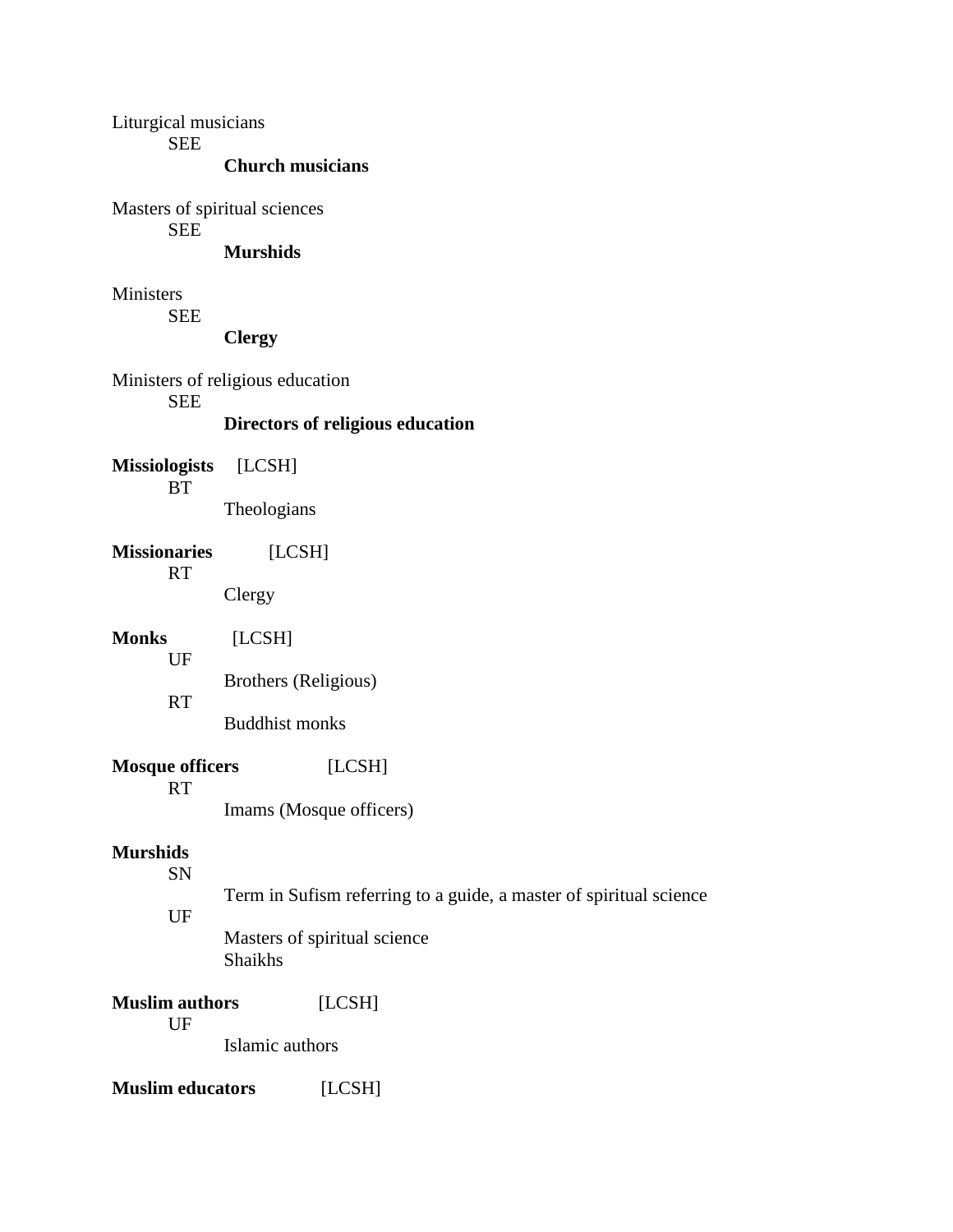Islamic educators

Muslim priests

SEE

# **Imams (Shiites)**

| <b>Muslim scholars</b> |            | [LCSH]                         |        |
|------------------------|------------|--------------------------------|--------|
|                        | <b>SN</b>  |                                |        |
|                        |            | Use for Scholars of Islam      |        |
| UF                     |            |                                |        |
|                        |            | Islamic scholars               |        |
|                        |            | Scholars, Muslim               |        |
|                        |            | Scholars, Islamic              |        |
|                        | <b>RT</b>  |                                |        |
|                        |            | Shiite scholars                |        |
|                        |            | Suni scholars                  |        |
|                        |            |                                |        |
|                        | <b>BT</b>  | <b>New Testament scholars</b>  | [LCSH] |
|                        |            | <b>Biblical scholars</b>       |        |
|                        | UF         |                                |        |
|                        |            | <b>Scholars, New Testament</b> |        |
|                        | <b>RT</b>  |                                |        |
|                        |            | <b>Old Testament scholars</b>  |        |
|                        |            |                                |        |
| <b>Nuns</b>            |            | [LCSH]                         |        |
|                        | UF         |                                |        |
|                        |            | Sisters (Religious)            |        |
|                        |            | <b>Old Testament scholars</b>  |        |
|                        | <b>BT</b>  |                                |        |
|                        |            | <b>Biblical scholars</b>       |        |
|                        | UF         |                                |        |
|                        |            | Scholars, Old Testament        |        |
|                        | <b>RT</b>  |                                |        |
|                        |            | <b>New Testament scholars</b>  |        |
|                        |            |                                |        |
| Parish ministers       |            |                                |        |
|                        | <b>SEE</b> |                                |        |
|                        |            | <b>Clergy</b>                  |        |

Parish musicians SEE

**Church musicians**

UF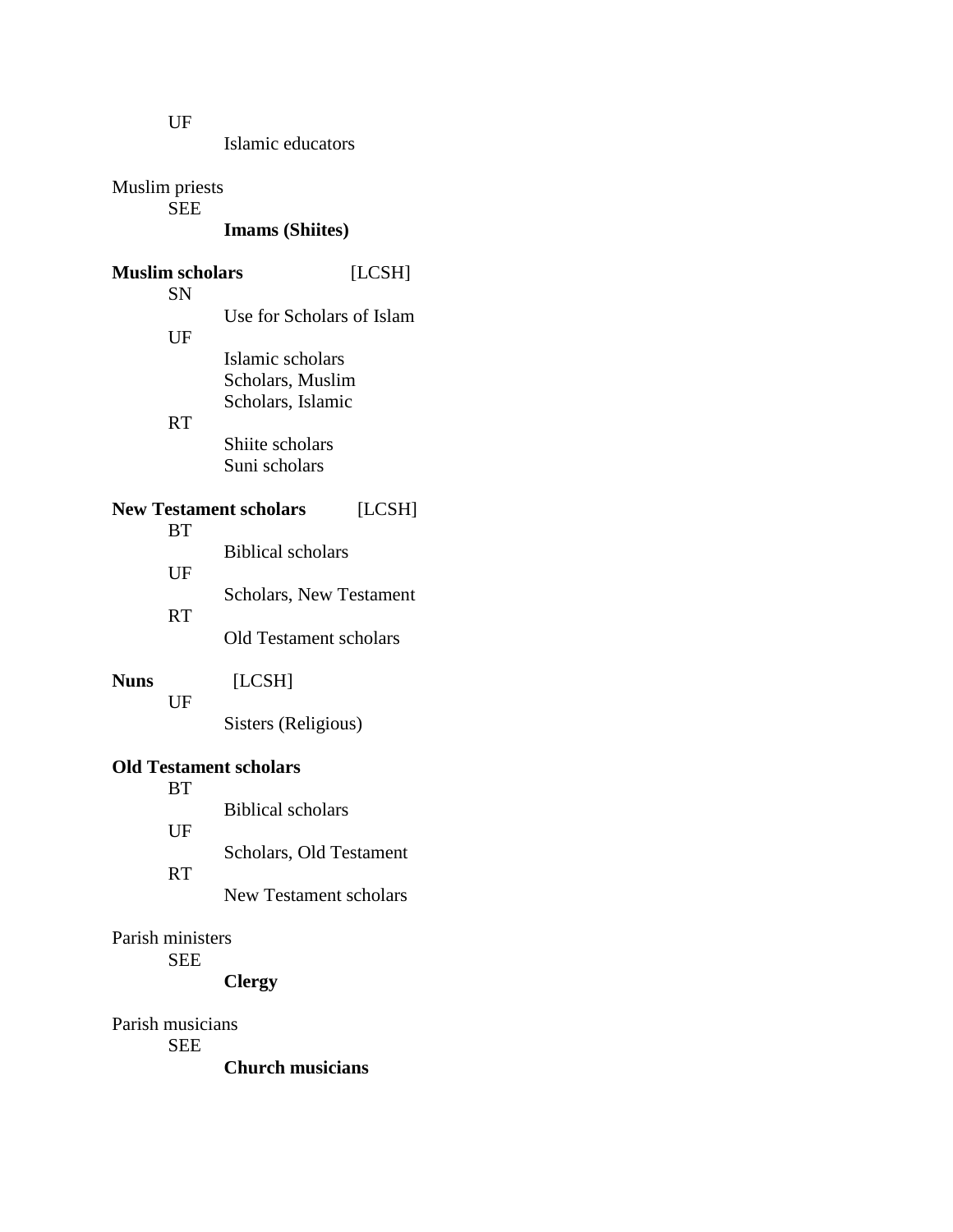# **Papyrologists**

Parsons

SEE

# **Clergy**

# **Pastoral counselors**

UF

Clinical psychologists Clinical therapists **Clinicians** Counselors, Pastoral Pastoral Psychologists

# RT

Chaplains

Pastoral musicians SEE

**Church musicians**

Pastoral psychologists SEE

**Pastoral counselors**

Pastors

SEE

**Clergy**

**Popes** [LCSH]

# **Practitioners (Christian Science)**

**Preachers (Christianity)** RT Clergy

Preachers (Islam) SEE

**Khatibs**

Presbyters

SEE

**Clergy**

Priests

SEE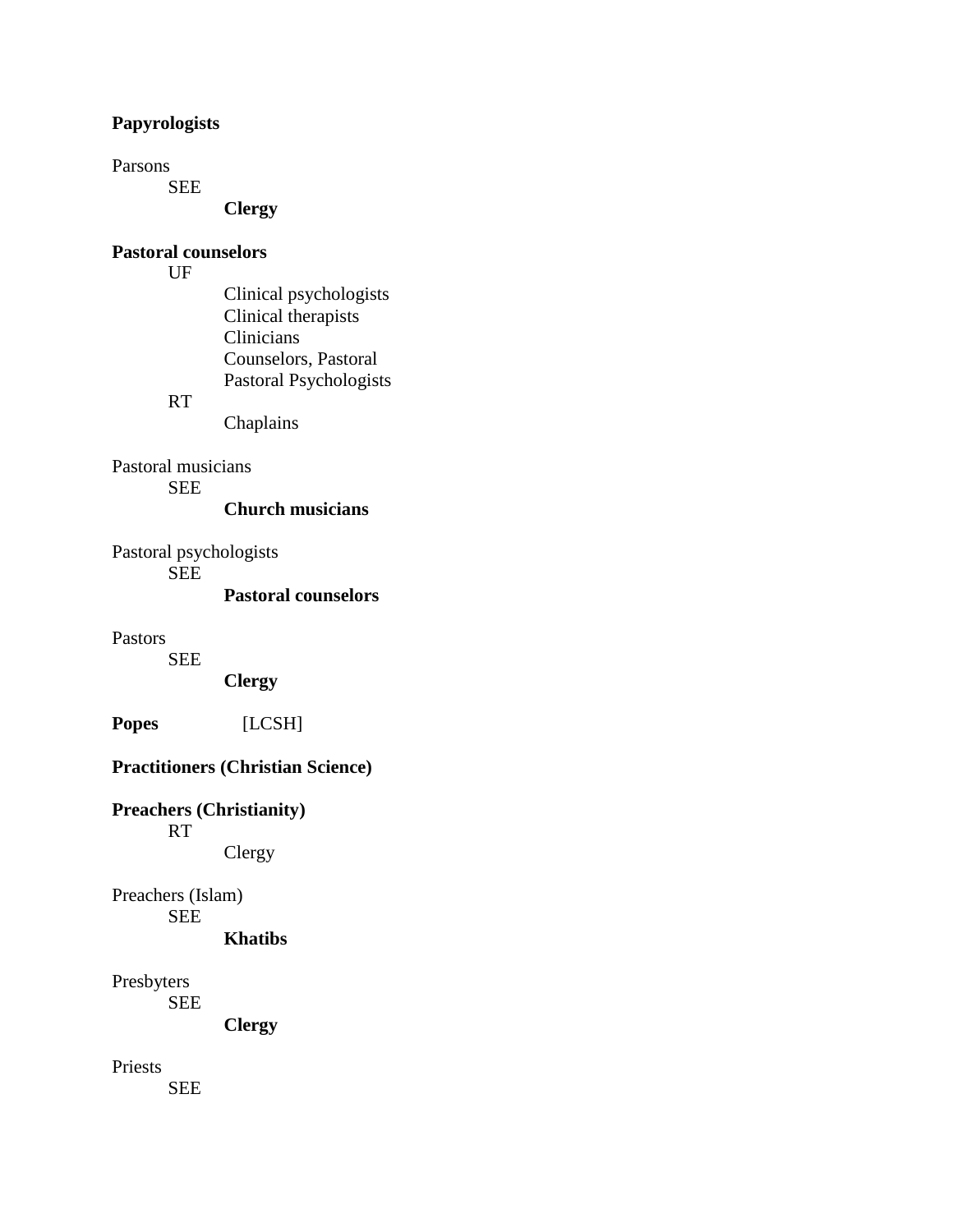# **Clergy**

Reverend

|                                             | Qur'anic scholars<br>SN          | [LCSH]                                                                           |
|---------------------------------------------|----------------------------------|----------------------------------------------------------------------------------|
| UF                                          |                                  | Use for scholars of the Qur'an                                                   |
|                                             |                                  | Koranic scholars<br>Qur'anic scholars<br>Scholars, Koranic<br>Scholars, Qur'anic |
|                                             | <b>RT</b>                        | <b>Rabbinical seminary teachers</b>                                              |
|                                             |                                  | Theological seminary teachers                                                    |
| <b>Rabbis</b>                               | UF                               | [LCSH]                                                                           |
|                                             |                                  | <b>Jewish Priests</b>                                                            |
| <b>RT</b>                                   |                                  | Clergy<br>Imams (Shi'ites)<br>Jewish scholars<br>Judaism--Functionaries          |
| Rectors                                     | <b>SEE</b>                       | <b>Clergy</b>                                                                    |
|                                             |                                  | Rectors, Theological seminary                                                    |
| <b>SEE</b>                                  |                                  | <b>Theological seminary presidents</b>                                           |
|                                             | <b>Religion historians</b><br>UF | [LCSH]                                                                           |
| <b>RT</b>                                   |                                  | Historians of religion<br>Religious historians                                   |
|                                             |                                  | Church historians                                                                |
| <b>Religious Leaders</b><br>UF<br><b>RT</b> |                                  | [LCSH]                                                                           |
|                                             |                                  | Spiritual leaders                                                                |
|                                             |                                  | Clergy                                                                           |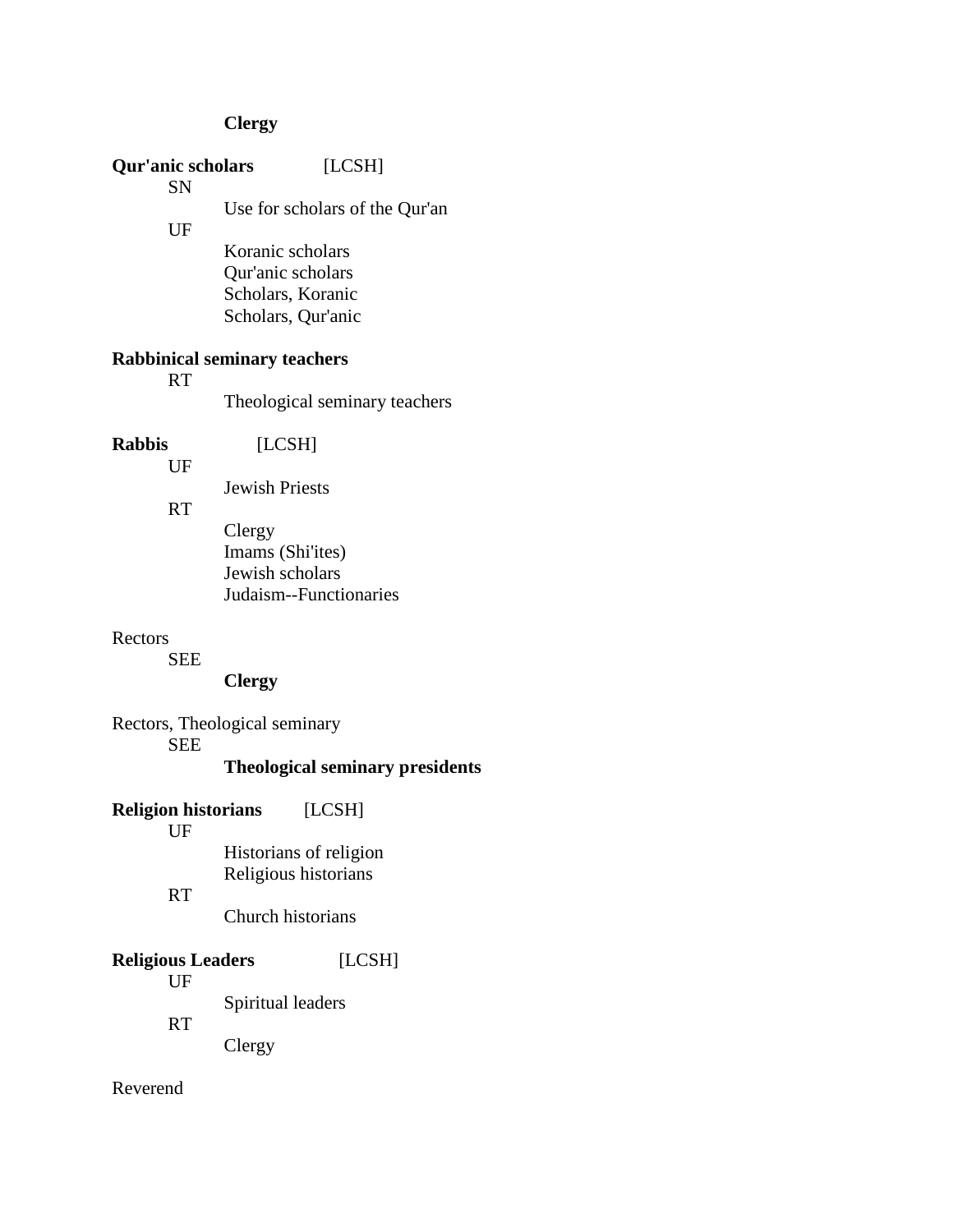SEE

**Clergy**

Revivalists SEE

**Evangelists**

**Rural clergy** [LCSH] UF Clergy, Rural Country clergy RT

Clergy

Scholars, Biblical SEE **Biblical scholars**

Scholars, Buddhists SEE

**Buddhist scholars**

Scholars, Christian SEE **Christian scholars**

Scholars, Hindu SEE

#### **Hindu scholars**

Scholars, Islamic SEE

**Muslim scholars**

Scholars, Koranic SEE

**Qur'anic scholars**

Scholars, Muslim SEE **Muslim scholars**

Scholars, Qur'anic SEE **Qur'anic scholars**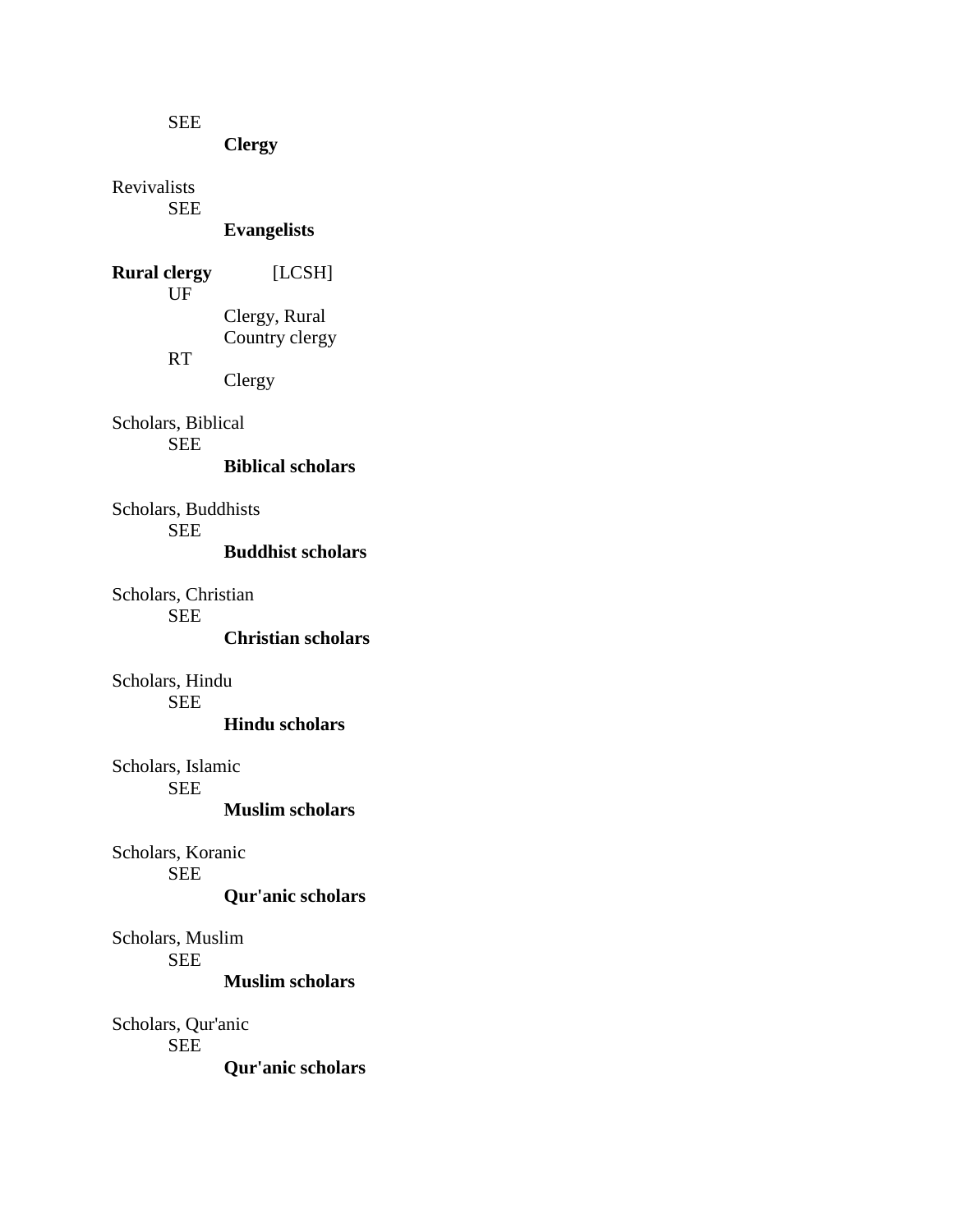Scholars, New Testament

**SEE** 

#### **New Testament scholars**

Scholars, Old Testament SEE

### **Old Testament scholars**

Scholars, Shiite

SEE

#### **Shiite scholars Muslim scholars**

Scholars, Sunni

**SEE** 

### **Sunni scholars Muslim scholars**

Seminary Presidents, Theological

SEE

# **Theological seminary presidents**

Shaikhs

SEE

#### **Murshids**

# **Shiite scholars** [LCSH]

SN

Use for scholars of the Shiite branch of Islam

UF

Scholars, Shiite

**BT** 

Muslim scholars

**Shinto priests** [LCSH] RT

Clergy

Sisters (Religious) SEE

**Nuns**

Spiritual leaders SEE **Religious Leaders**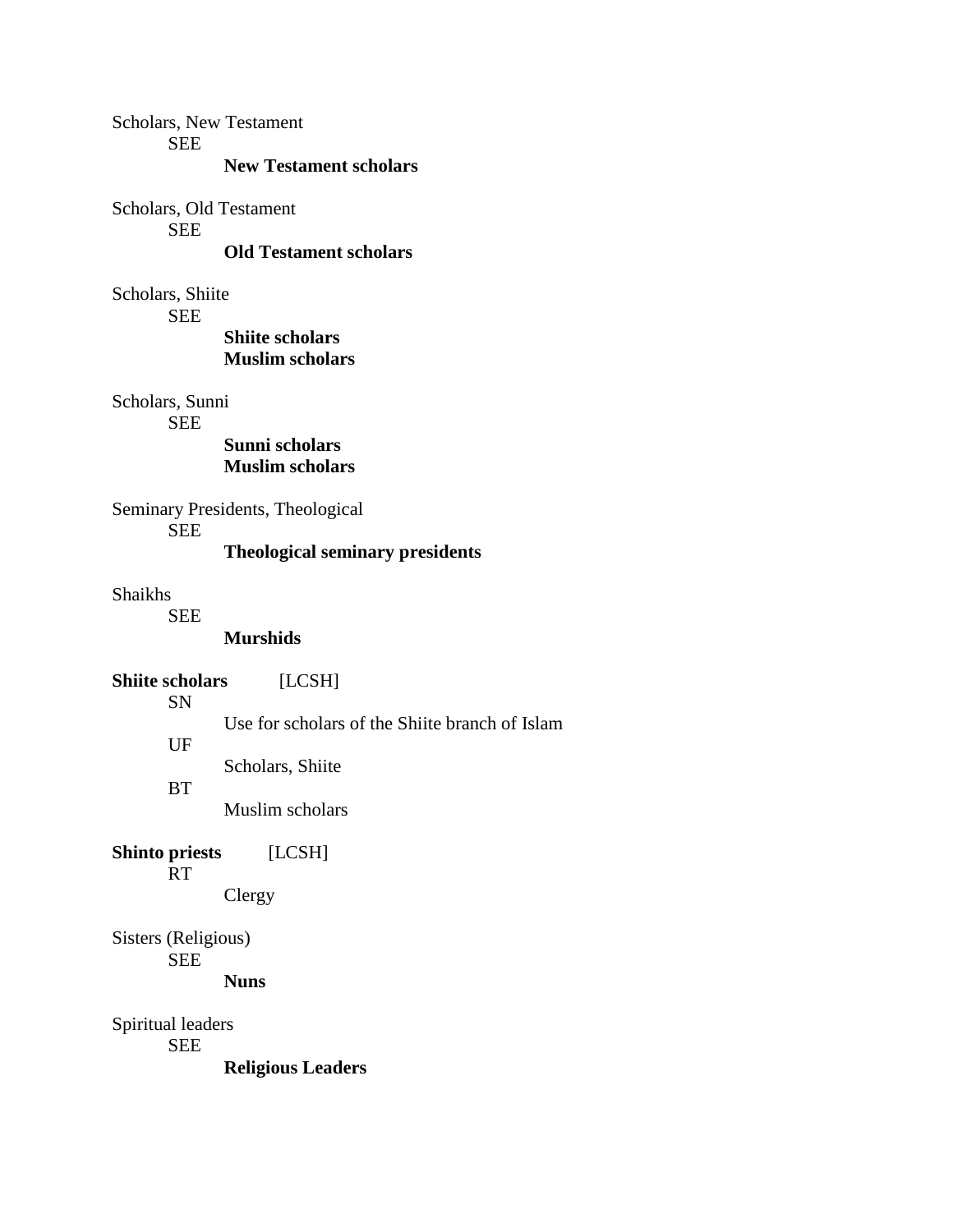Sunday school teachers

SEE

#### **Christian educators**

#### **Sunni scholars**

SN

UF

Use for scholars of the Sunni branch of Islam

Scholars, Sunni

**BT** 

Muslim scholars

# **Talmudists**

**Theological librarians**

UF

Christian librarians

# **Theological seminary presidents** [LCSH]

UF

Deans, Theological seminary Rectors, Theological seminary Seminary presidents, Theological

# **Theological seminary teachers**

RT

Rabbinical seminary teachers

**Theologians** [LCSH]

RT

Missiologists

Youth directors

SEE

#### **Youth ministers**

#### **Youth ministers**

UF

Youth directors Youth pastors

Youth pastors

SEE

#### **Youth ministers**

Volunteer workers in church work